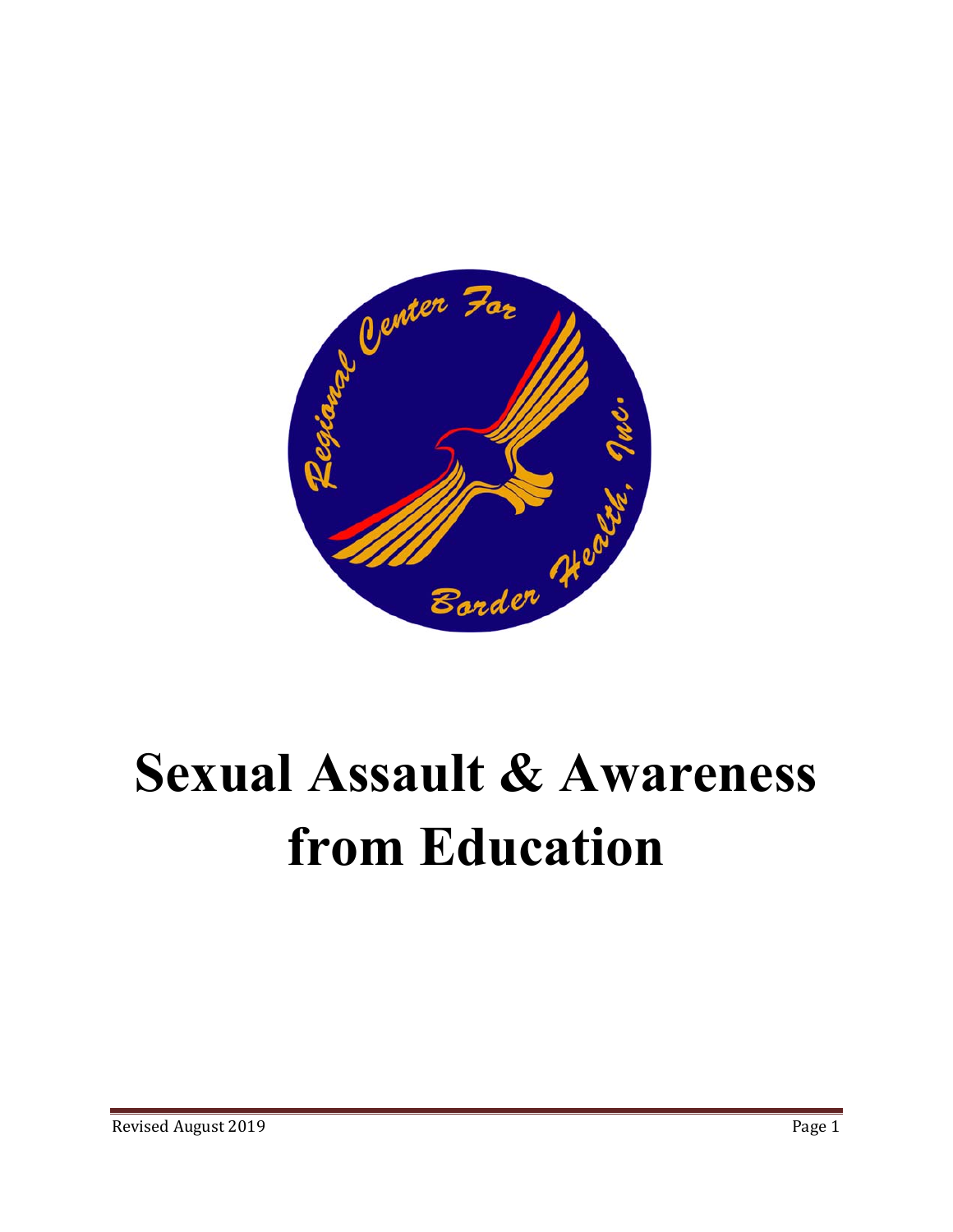# Sexual Assault Awareness from Education Program

#### **Introduction**

Regional Center for Border Health, Inc. is committed to creating and maintain a community in which students, faculty, and staff can work and study in an atmosphere free of all forms of harassment, exploitation, or intimidation.

Sexual Violence Awareness literature is distributed and discussed with all new students during New Student Orientation and with all new employees at the beginning of their employment to ensure a safe and well-educated environment at each school. This literature is also made available to all students, faculty, and staff in their Student Services Department.

#### **What is Sexual Violence?**

Sexual Violence is the use of sexual actions and words that are unwanted by and/or harmful to another person. Some common terms used interchangeably are sexual abuse and sexual assault.

Many people believe that sexual assault occurs only in dangerous neighborhoods and is perpetrated by strangers. Research shows, however, that most sexual assaults and rapes are committed by someone the victim knows. Among victims aged 18 to 29, two thirds had a prior relationship with the offender. During 2000, about six

in ten rape or sexual assault victims stated the offender was an intimate, other relative, a friend or an acquaintance. A study of sexual victimization of college women showed that most victims knew the person who sexually victimized them. For both completed and attempted rapes, the victim knew about 9 in 10 offenders. Most often a boyfriend, ex-boyfriend, classmate, friend, acquaintance, or co-worker sexually victimized the women. Anyone can be a victim of sexual assault. Avoiding "dangerous" places will not necessarily protect someone from being sexually assaulted because sexual assaults can happen anywhere, even in the home or workplace.

#### **Who are Victims of Sexual Violence?**

Anyone can be a victim:

- Males and Females
- People of every age, race, and culture
- People of every sexual orientation, occupation, and social status
- People of every faith, income and ability

People of every faith, income and ability Sexual Consent: Free and active agreement, given equally by both partners, to engage in a specific sexual activity. Consent is not present when either partner:

- Fears the consequences of not consenting (including the use of force)
- Feels threatened or intimidated
- Is coerced (see below)
- Says no, either verbally or physically (e.g. crying, kicking, or pushing away)
- Has disabilities that prevent the person from making an informed choice
- Is incapacitated by alcohol or drugs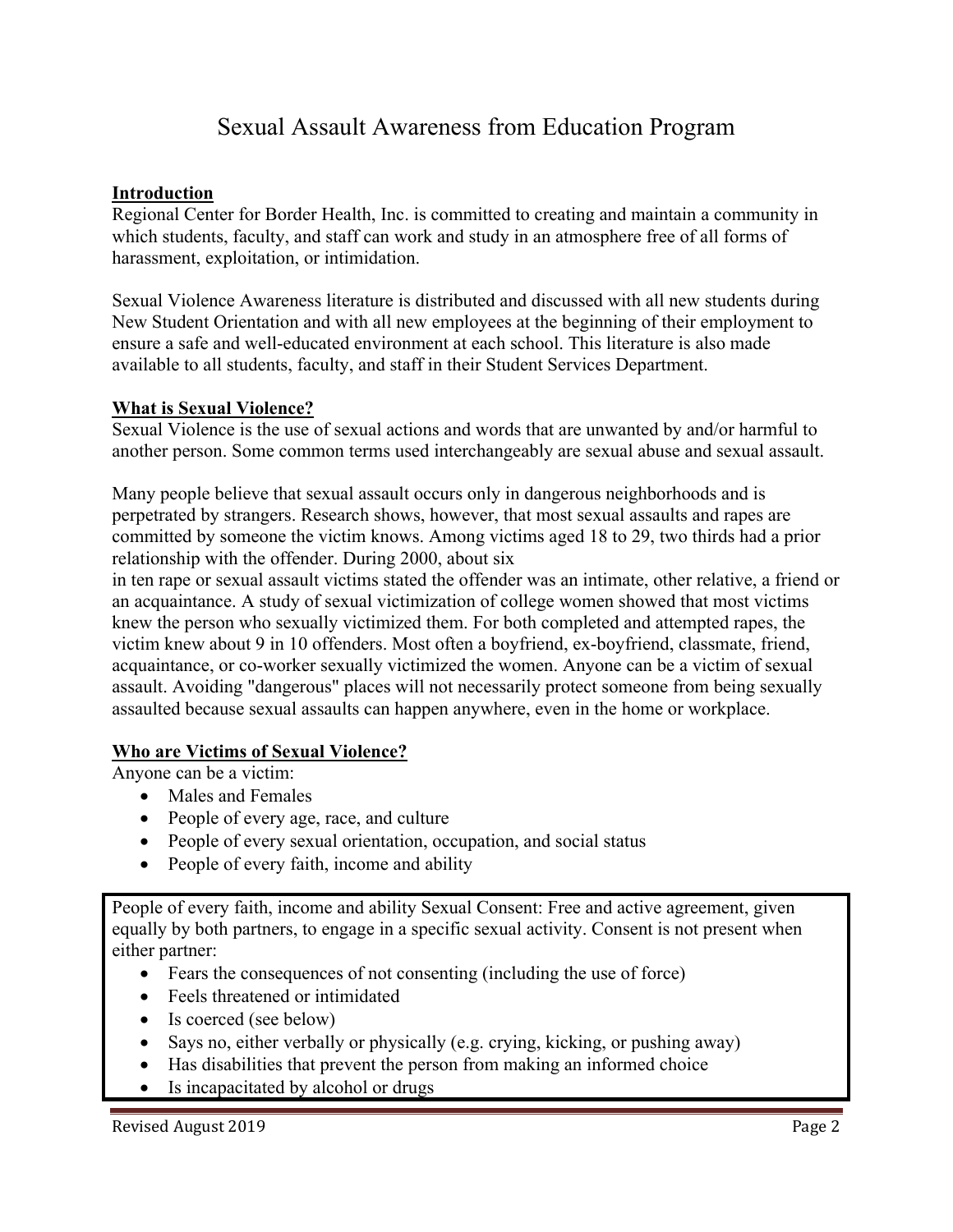- Lacks full knowledge of what is happening
- Is not an active participant in the activity
- Is below the legal age of consent

Sexual Coercion: Compelling someone to submit to an unwanted sexual act by intimidating, threatening, misusing authority, manipulating, tricking, or bribing with actions and words. When a person is coerced, she or he has not given consent.

# **How do we refer to people who have been sexually victimized?**

Victim: any person who has experienced, or is experiencing, sexual violence. Survivor: anyone who has experienced sexual victimization and is healing or recovering.

# **Here are some myths about victims of sexual violence**:

- A person cannot be raped by his or her partner or spouse.
- If she is wearing a short skirt, or flirting, she's asking for sex.
- Only young, attractive girls and women get sexually violated.
- People who are drunk or high have no one to blame but themselves when they get raped.
- People with disabilities do not experience sexual violence. Infants and young children do not get sexually abused.
- Men only get raped if they are gay.
- People who are bought and sold for money or drugs are asking to be sexually violated. Lots of people claim they were sexually abused when they never were.
- I could get out of a dangerous situation if I really wanted to.
- No one will believe that I was sexually abused, even if I tell.

# **Here are some things we know:**

- People are most often victimized by someone they know, love, live with, or trust.
- No one is ever responsible for being a victim. The person who acts in sexually violent ways is always responsible.
- Everyone has the right to say "No" to sexual contact.
- People may want attention, affection, even sexual intimacy; but no one wants to be sexually violated.
- Older people, people with disabilities
- Children may be especially vulnerable to being sexually victimized.
- Men and women of any sexual orientation can be victims of sexual violence.
- According to the FBI, only 2 or 3 of every 1000 cases of sexual assault are "false reports."
- People often cannot, or don't know how to get out of dangerous situations.
- There are no guarantees that victims will be believed when they disclose abuse, but it is important for them to find someone who will listen and help.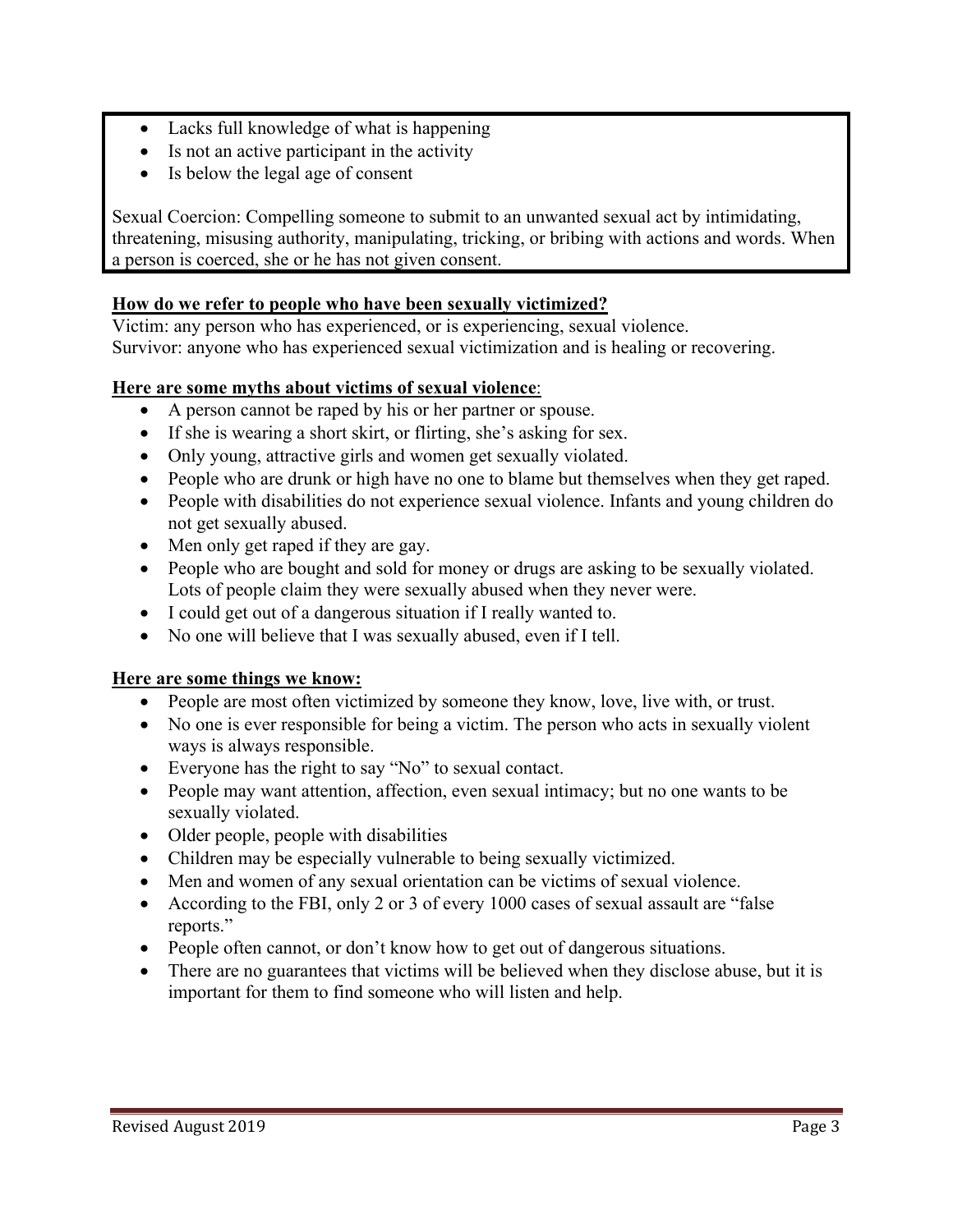| <b>Sexual violence is never the fault</b><br>of the victim even if he or she: |  |  |  |
|-------------------------------------------------------------------------------|--|--|--|
| Did not say NO Did not fight                                                  |  |  |  |
| Initiated the contact                                                         |  |  |  |
| Did not tell                                                                  |  |  |  |
| <b>Felt sexual sensations</b>                                                 |  |  |  |
| <b>Accepted gifts or money</b>                                                |  |  |  |
| None of these behaviors or reactions constitutes consent.                     |  |  |  |

#### **How can I support someone who has been sexually assaulted?**

- 
- Do not blame the victim! Respect the victim's decision - Listen - Offer support
- 
- Be non-judgmental Assure the victim that it was not their fault

# **Who are Perpetrators of Sexual Violence?**

- Anyone can be a perpetrator
- Males and Females
- People of every age, race, and culture
- People of every sexual orientation, occupation, and social status
- People of every faith, income and ability

#### *How do we refer to people who have*  **acted in sexually violent ways?**

A sexual perpetrator, or offender, is any person who uses sexual actions and words that are unwanted by and/or harmful to another person.

# **Here are some myths about perpetrators of sexual violence:**

- I would know a sexual perpetrator if I saw one they look "different."
- No one I know would ever use sexual actions or words that hurt someone.
- All sexual perpetrators must have been abused themselves as children.
- Young people do not sexually abuse children. Sexual assault only happens because people get so sexually turned on they can't stop.
- Only men are perpetrators of sexual violence.
- Men only sexually abuse other males if they are gay or bisexual. Perpetrators are usually strangers.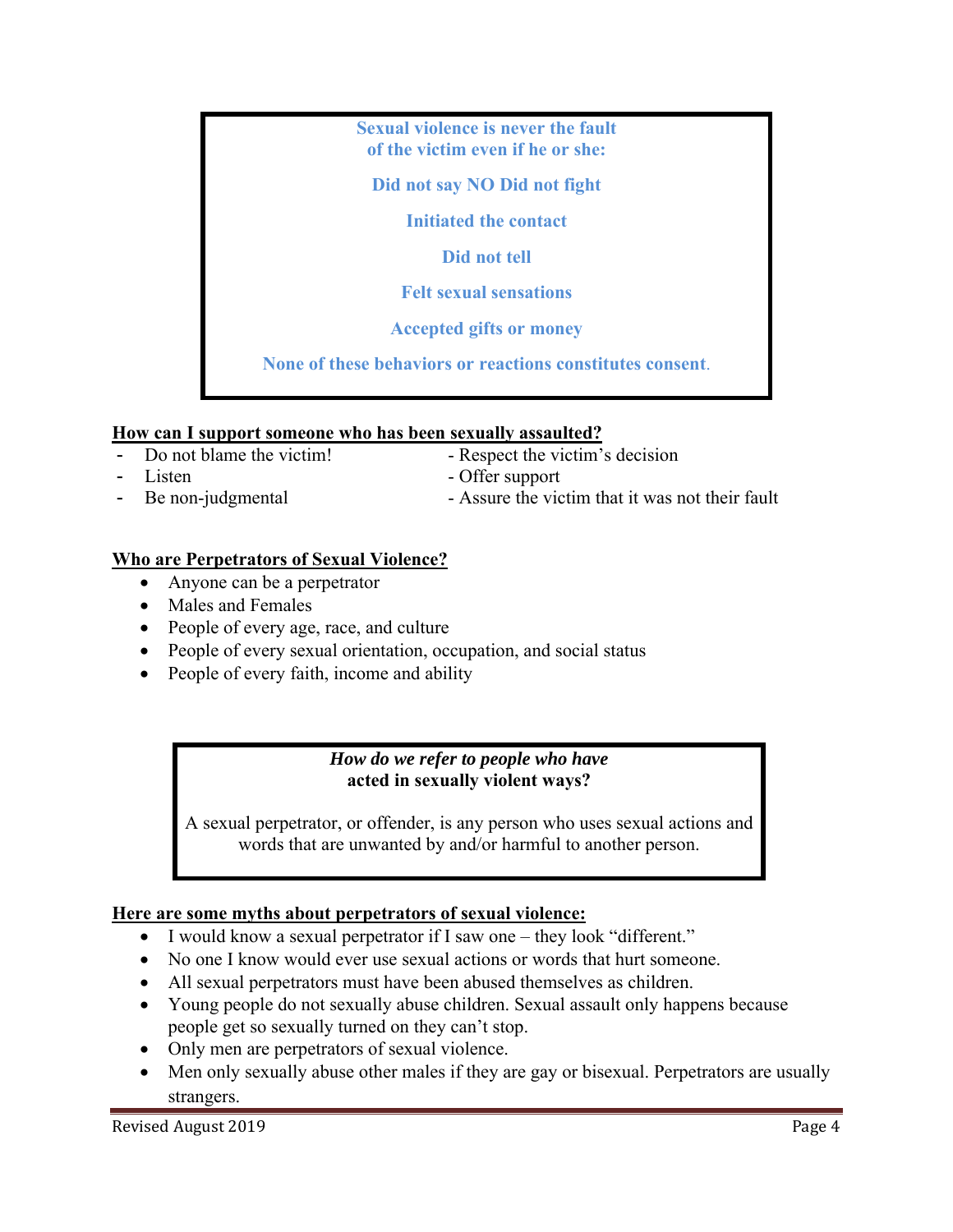• Perpetrators are usually strangers.

#### **Here are some things we know:**

- Not all perpetrators are alike.
- Many perpetrators have good social skills and are known and trusted in their communities.
- Perpetrators are usually loved or trusted by their victims
- $\bullet$  Some perpetrators but not all were abused as children.
- Over time, perpetrators tend to violate more than one person.
- Most repeat perpetrators began hurting others sexually during adolescence.
- People are responsible for controlling their sexual desires and sexual choices they can always choose to stop.
- Some women and girls sexually abuse other people.
- Perpetrators who sexually abuse or assault people of their own gender may be heterosexual, gay, lesbian, bisexual, or transgendered.
- People can sexually violate others in many different ways. Perpetrators have different behaviors, personal histories and number of abusive acts. For example, some perpetrators:
	- $\triangleright$  Abuse only children of certain ages (such as boys, age 7-12)
	- $\triangleright$  Abuse both boys and girls, of varying ages
	- $\triangleright$  Abuse only children
	- $\triangleright$  Abuse both children and adults
	- $\triangleright$  Commit only one act of sexual violence
	- $\triangleright$  Commit sexually violent acts many times
	- $\triangleright$  Stalk and violently attack more than one victim, most often victims they do not know
	- $\triangleright$  Force sex or sexual contact on victims whom they know or date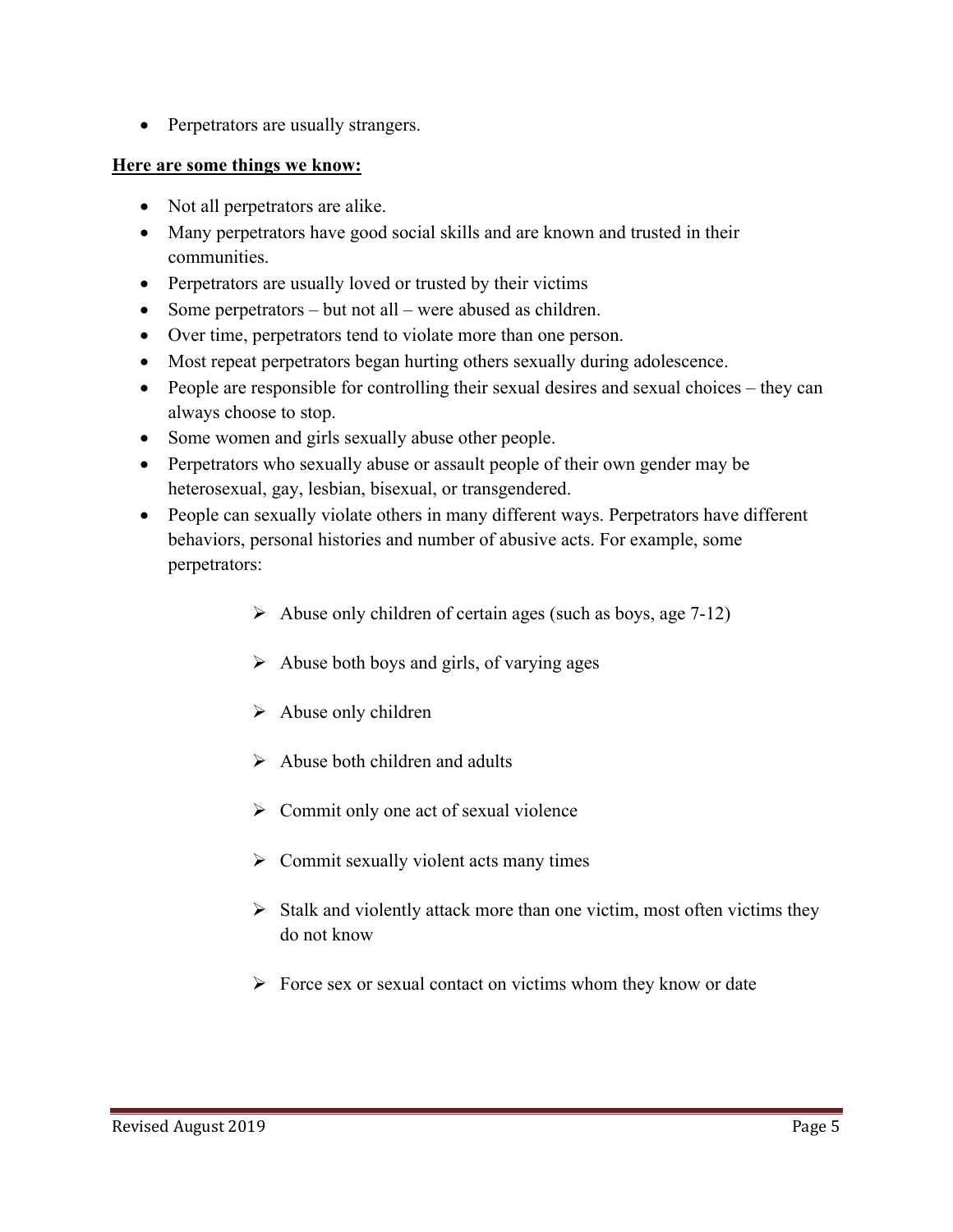# *People Who May Act in Sexually Violent Ways*

|        | Partners | - Strangers         | - Siblings |
|--------|----------|---------------------|------------|
| $\sim$ | Spouses  | - Authority Figures | - Groups   |

#### **National Statistics on Sexual Victimization**

- Every 5 minutes, one rape is reported in the United States (compared with one murder every 27 minutes).
- An estimated 1.1 million people over age 12 were victims of rape and sexual assault in
- 1992. This compares with approximately 500,000 people who were physically injured by drunk drivers.
- Nearly 18% of American women, and 3% of American men, report having been victims of completed or attempted rape during their lifetimes.
- In one national survey, 84% of women who disclosed that they had been raped never reported their rapes to the police.
- Only 3 out of 10 rapes/sexual assaults reported to law enforcement are committed by strangers (compared to 7 out of 10 robberies).
- Every year approximately 1 million women and 371,000 men are victims of stalking.
- No one can predict who will become a victim of sexual violence. However, people who have been victims are somewhat more likely to be sexually victimized again.
- People who have been victims of sexual violence can, and do, recover. They can live healthy, fulfilling lives without any further experiences with violence.

The following organization may be able to help: National: Rape Abuse & Incest National Network (RAINN) 1-800-656-4673 (800-656-HOPE)

RAINN is the nation's only toll-free sexual assault hotline. It operates 24-hours per day and will route each call to a rape crisis center closest to the caller. All calls are confidential.

You may also access other information and locations of state specific programs and/or coalitions against sexual violence and assault by going to the RAINN website at the following URL: http://www.rainn.org/

# **Campus Sex Crimes Prevention Act**

In accordance with the "Campus Sex Crimes Prevention Act" of 2000, which amends the Jacob Wetterling Crimes Against Children and Sexually Violent Offender Registration Act and the Jeanne Clery Disclosure Act; Regional Center for Border Health, Inc. is required, as an institution of higher learning, to issue a statement advising the school community where law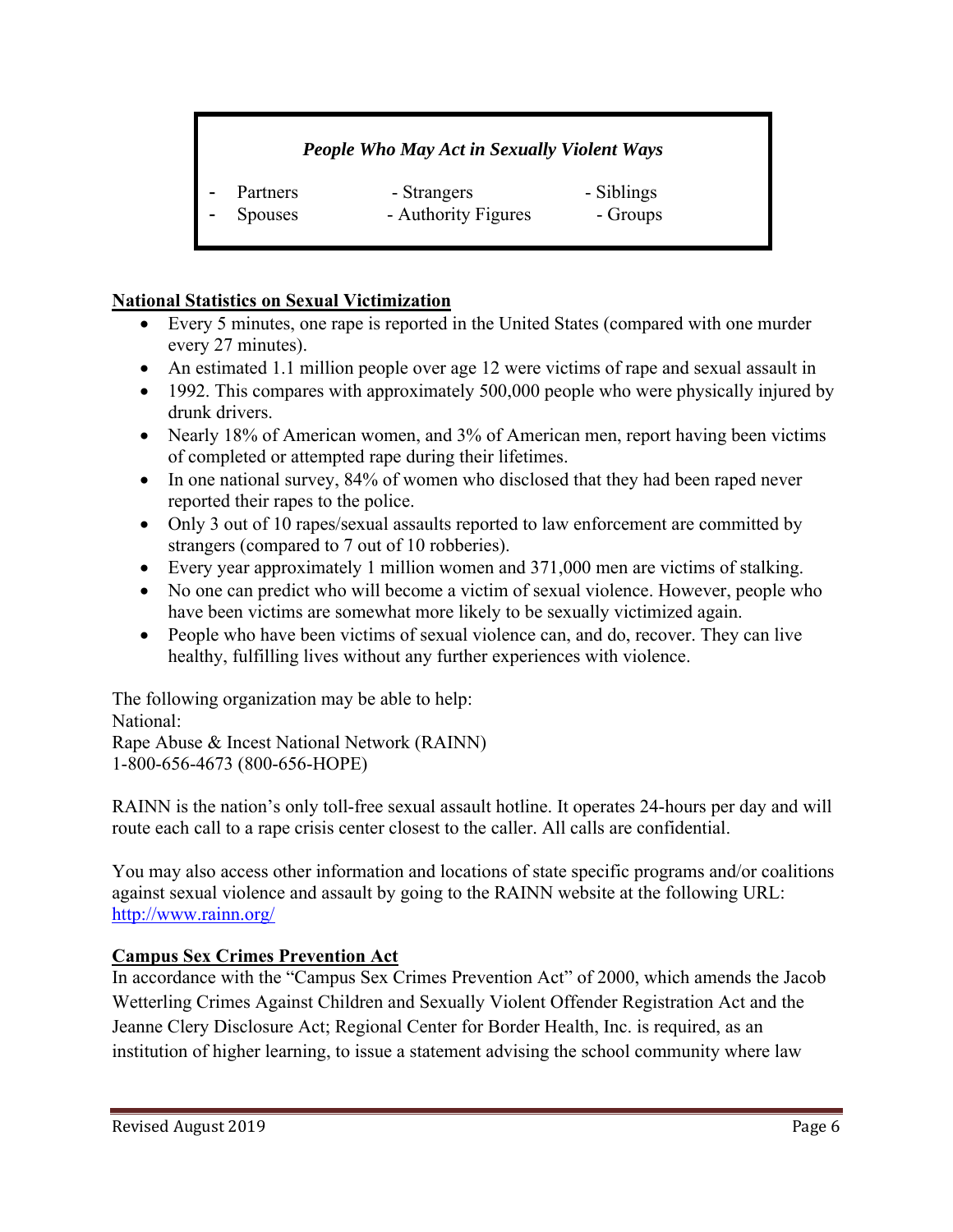enforcement information provided by a State concerning registered sex offenders may be obtained.

# **Regional Center for Border Health, Inc.**

Regional Center for Border Health, Inc./ College of Health Careers campus is located:

#### 950 E. Main St. Building A Somerton, AZ 85350

The Arizona Department of Public Safety (DPS) has established a web site according to the requirements of A.R.S. 13-3827. DPS is responsible for maintaining the site and annually verifying the addresses of all registered sex offenders.

A list of registered sex offenders in Arizona may be accessed at: http://az.gov/webapp/offender/main.do

Warning: It is illegal to use information obtained through this web sites to commit a crime against a registered sex offender or to engage in discrimination or harassment against a registered sex offender. Anyone who uses the information to commit a criminal act against another person may be subject to criminal prosecution and/or civil action as determined by your individual state laws.

# **PROHIBITED CONDUCT UNDER THIS POLICY**

# *1. DISCRIMINATION*

It is a violation of this Policy to discriminate in the provision of employment opportunities, benefits or privileges, to create discriminatory work conditions, or to use discriminatory evaluative standards in employment if the basis of that discriminatory treatment is, in whole or in part, the person's race, color, national origin, age, religion, disability status, gender, sexual orientation, or marital status.

Discrimination of this kind may also be strictly prohibited by a variety of federal, state and local laws, including Title VII of the Civil Rights Act 1964; the Age Discrimination Act of 1975; and the Americans with Disabilities Act of 1990. This Policy is intended to comply with the prohibitions stated in these anti-discrimination laws.

Discrimination in violation of this Policy will be subject to severe sanctions up to and including termination.

# *2. HARASSMENT*

Harassment, including sexual harassment, is prohibited by federal and state laws. This Policy prohibits harassment of any kind, and the office will take appropriate action swiftly to address any violations of this policy. The definition of harassment is: verbal or physical conduct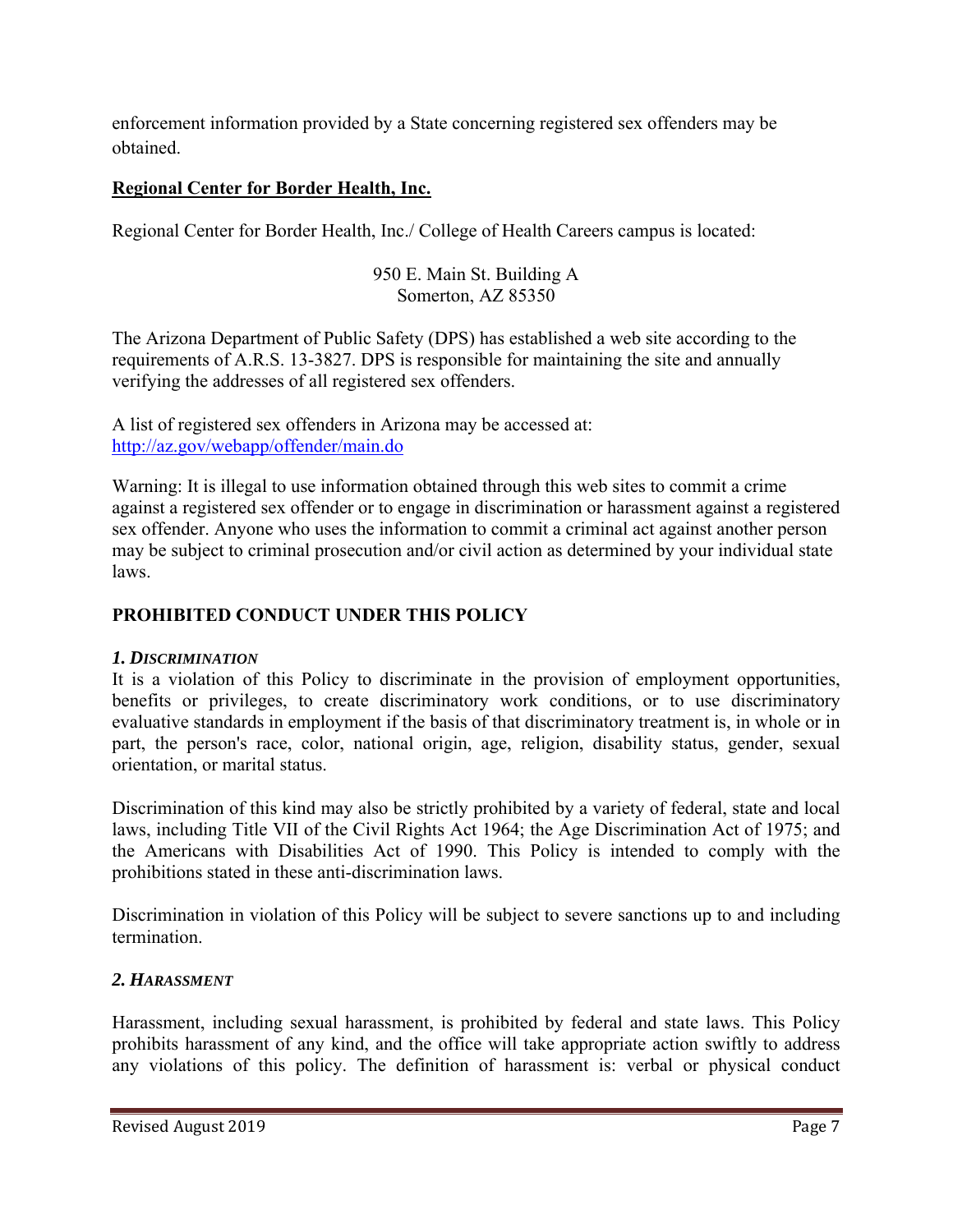designed to threaten, intimidate or coerce. Also, verbal taunting (including racial and ethnic slurs) which, in the employee's opinion, impairs his or her ability to perform his or her job.

#### *3. EXAMPLES OF HARASSMENT*

- Verbal: Comments which are not flattering regarding a person's nationality, origin, race, color, religion, gender, sexual orientation, age, body disability, or appearance. Epithets, slurs, negative stereotyping.
- Non-verbal: Distribution, display or discussion of any written or graphic material that ridicules, denigrates insults, belittles, or shows hostility or aversion toward an individual, or group because of national origin, race color, religion, age, gender, sexual orientation, pregnancy, appearance disability, marital or other protected status.

#### *4. SEXUAL HARASSMENT*

Sexual harassment in any form is prohibited under this policy. Sexual harassment is a form of discrimination and is unlawful under Title VII of the Civil Rights Act of 1964. According to the Equal Employment Opportunity Commission (EEOC), sexual harassment is defined as "unwelcome sexual advances, requests for sexual favors, and other verbal or physical conduct of a sexual nature... when... submission to or rejection of such conduct is used as the basis for employment decisions... or such conduct has the purpose or effect of... creating an intimidating, hostile, or offensive working environment."

Sexual harassment includes unsolicited and unwelcome sexual advances, requests for sexual favors, or other verbal or physical conduct of a sexual nature, when such conduct:

- Is made explicitly or implicitly a term or condition of employment, or
- Is used as a basis for an employment decision, or
- Unreasonably interferes with an employee's work performance or creates an intimidating, hostile, or otherwise offensive environment.
- Sexual harassment does not refer to behavior or occasional compliments of a socially acceptable nature. It refers to behavior that is unwelcome, that is personally offensive, and that lowers morale and therefore interferes with work effectiveness. Sexual harassment may take different forms.

#### *5. EXAMPLES OF SEXUAL HARASSMENT*

- Verbal: Sexual innuendoes, suggestive comments, joke of a sexual nature, sexual propositions, lewd remarks, threats. Requests for any type of sexual favor (this includes repeated, unwelcome requests for dates). Verbal abuse or "kidding" which is oriented towards a prohibitive form of harassment, including that which is sex oriented and considered unwelcome.
- Non-verbal: The distribution, display, or discussion of any written or graphic material, including calendars, posters, and cartoons that are sexually suggestive, or shows hostility toward an individual or group because of sex; suggestive or insulting sounds; leering;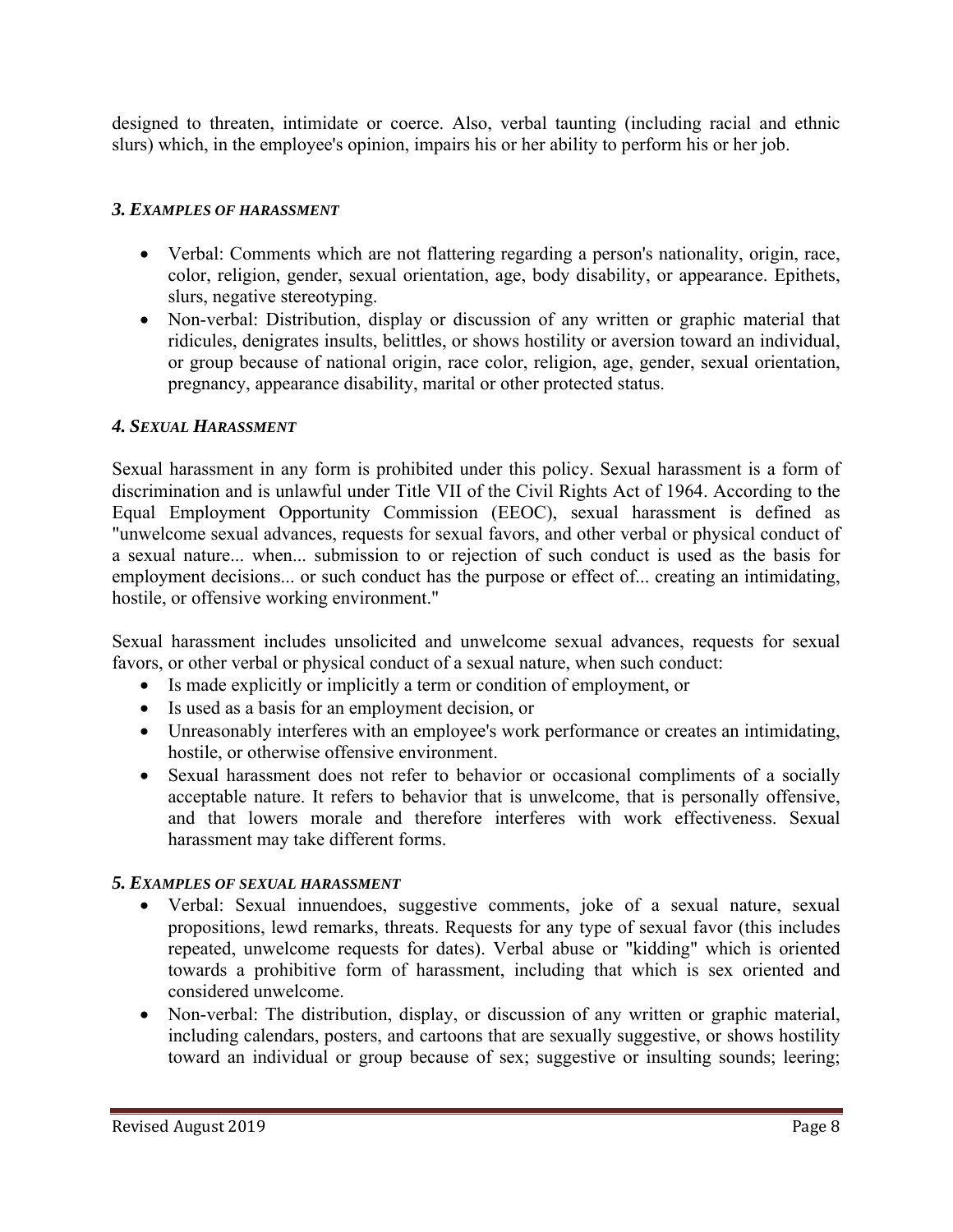staring; whistling; obscene gestures; content in letters and notes, facsimiles, e-mail, that is sexual in nature.

 Physical: Unwelcome, unwanted physical contact, including but not limited to, inappropriate or indecent touching, tickling, pinching, brushing up against, hugging, cornering, kissing, fondling; forced sexual intercourse or assault.

**Courteous, mutually respectful, pleasant, non-coercive interactions between employees, including men and women, those are acceptable to and welcomed by both parties, are not considered to be harassment, including sexual harassment.** 

#### *6. TYPES OF SEXUAL HARASSMENT*

"Quid pro quo" harassment, where submission to harassment is used as the basis for employment decisions.

Employee and student benefits such as raises, promotions, better working hours or grades, excluding exams etc., are directly linked to compliance with sexual advances. Therefore, only someone in a supervisory capacity (with the authority to grant such benefits) can engage in quid pro quo harassment. Example: A supervisor/instructor promising an employee a raise or student a passing grade if she goes on a date with him; a manager telling an employee she will fire him if he does not have sex with her.

"Hostile work environment," where the harassment creates an offensive and unpleasant working environment.

Hostile work environment can be created by anyone in the work or learning environment, whether it is supervisors, other employees, students or customers. Hostile environment harassment consists of verbiage of a sexual nature, unwelcome sexual materials, or even unwelcomed physical contact as a regular part of the work environment. Cartoons or posters of a sexual nature, vulgar or lewd comments or jokes, or unwanted touching or fondling all fall into this category.

#### *7. WHAT YOU SHOULD DO IF YOU ARE A VICTIM OF ANY TYPE OF HARASSMENT* **IF YOU ARE THE RECIPIENT OF ANY UNWELCOME GESTURE OR REMARK OF A SEXUAL NATURE, DO NOT REMAIN SILENT:**

- Make it clear to the harasser that you find such conduct offensive and unwelcome.
- State clearly that you want the offensive conduct to stop at once. ) If the conduct does not stop after you speak with the harasser, you should then notify your supervisor or manager.
- Review the complaint procedure set forth in this document. If you decide to file a complaint, please contact the Director of Human Resources and fill out the complaint form attached to this policy.